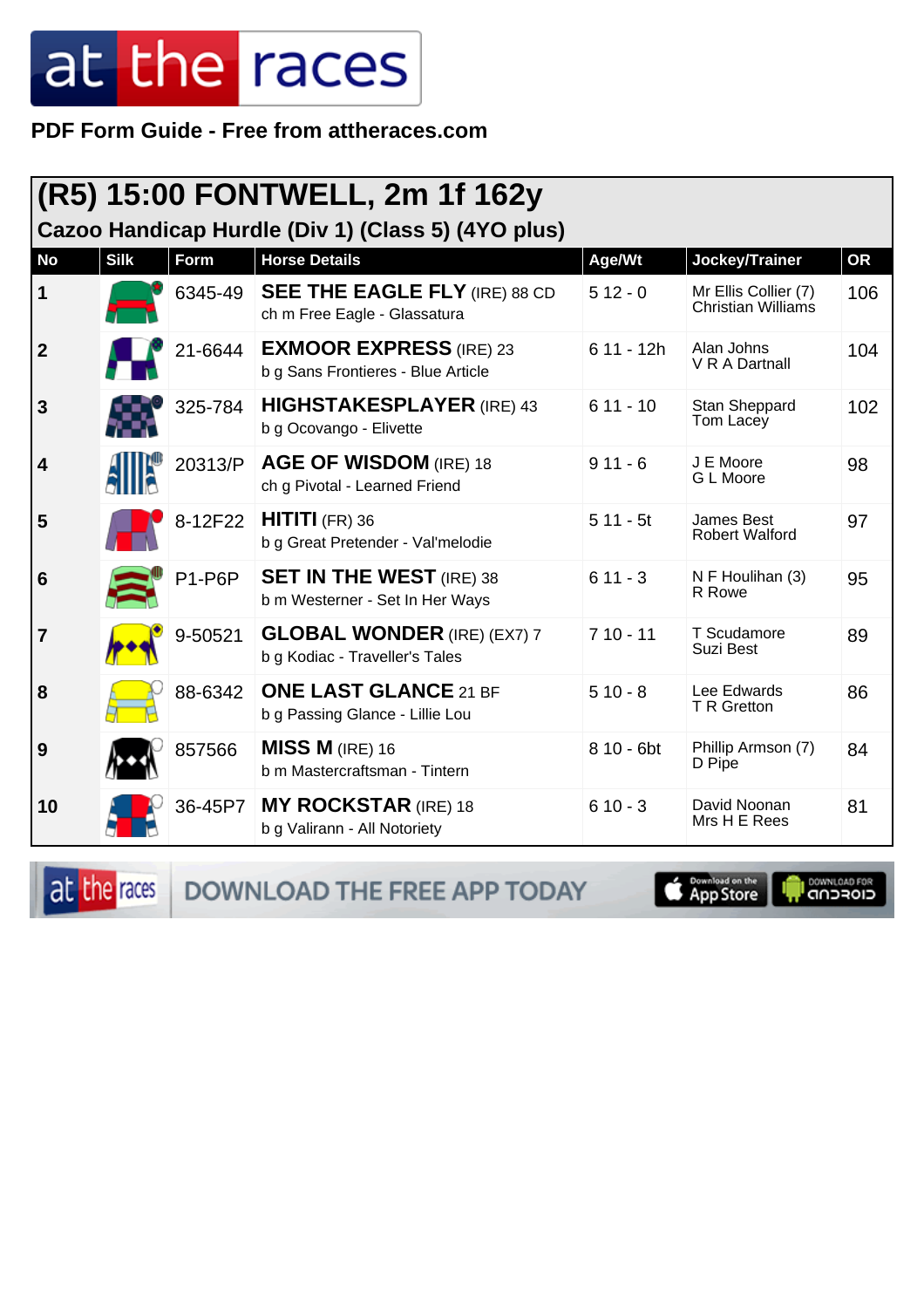**PDF Form Guide - Free from attheraces.com**

#### **(R6) 15:20 CARLISLE, 1m 7f 207y**

**Lune Novices' Limited Handicap Chase (GBB Race) (Class 3) (5YO plus)**

| <b>No</b>      | <b>Silk</b> | Form    | <b>Horse Details</b>                                                  | Age/Wt     | Jockey/Trainer                    | <b>OR</b> |
|----------------|-------------|---------|-----------------------------------------------------------------------|------------|-----------------------------------|-----------|
| $\vert$ 1      |             | 2P-2451 | <b>CORNERSTONE LAD 23 D</b><br>b g Delegator - Chapel Corner          | $811 - 8p$ | C O'Farrell<br>Micky Hammond      | 145       |
| $\overline{2}$ |             |         | 1112/13- RIBBLE VALLEY (IRE) 436 C D<br>b g Westerner - Miss Greinton | $911 - 5t$ | Sean Quinlan<br>N G Richards      | 142       |
| l 3            |             | 11F/921 | <b>TOKAY DOKEY</b> (IRE) 43 D<br>b g Gold Well - Charming Present     | $810 - 8$  | Harry Skelton<br>D Skelton        | 131       |
| $\vert$ 4      |             | 421-371 | <b>MACKENBERG</b> (GER) 35 C D<br>b g Jukebox Jury - Mountain Melody  | $710 - 4$  | <b>B S Hughes</b><br>D McCain Jnr | 127       |

at the races DOWNLOAD THE FREE APP TODAY App Store **OOWNLOAD FOR**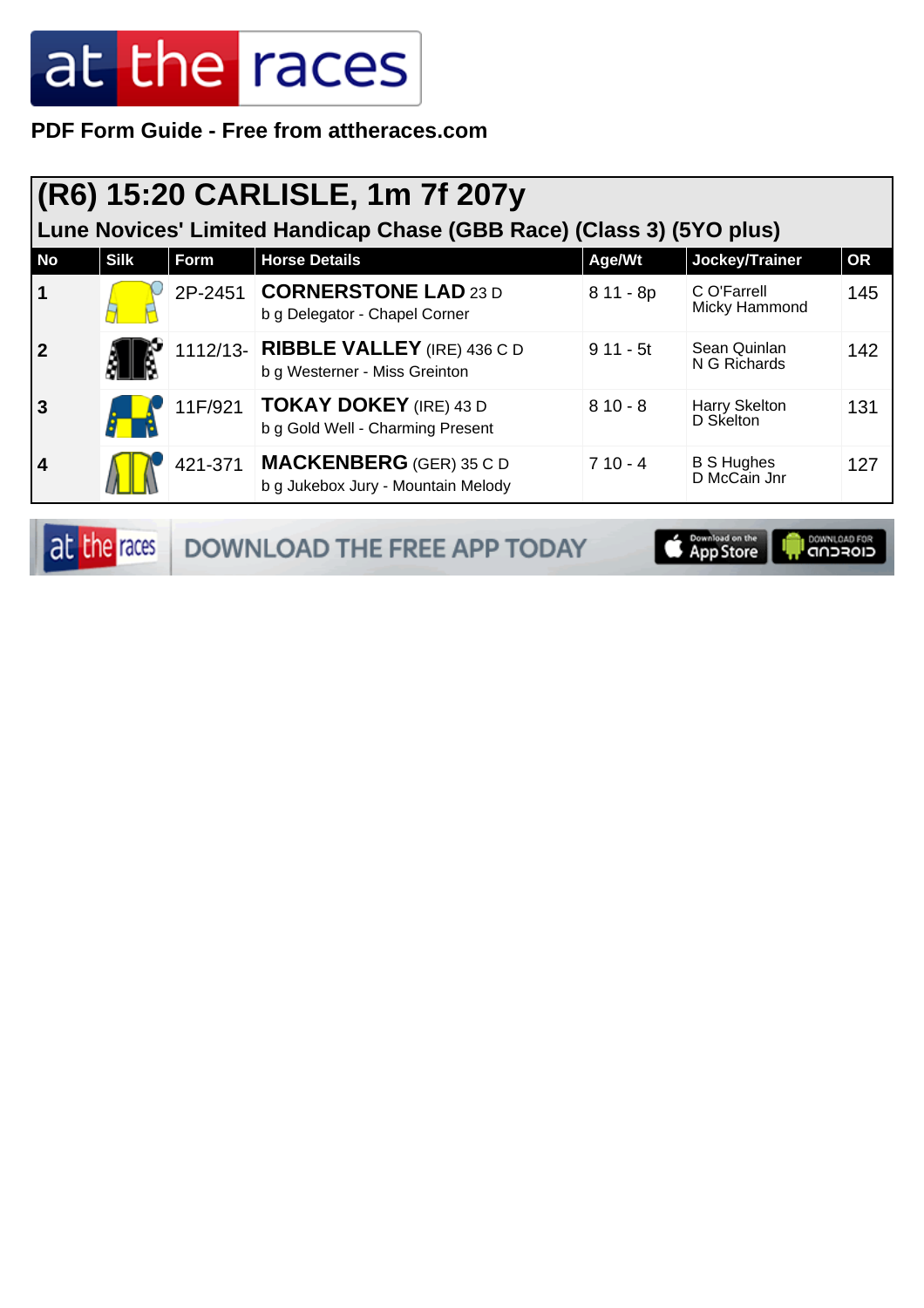PDF Form Guide - Free from attheraces.com

| (R6) 15:35 FONTWELL, 2m 1f 162y<br>Cazoo Handicap Hurdle (Div 2) (Class 5) (4YO plus) |             |              |                                                                              |             |                                          |           |  |  |
|---------------------------------------------------------------------------------------|-------------|--------------|------------------------------------------------------------------------------|-------------|------------------------------------------|-----------|--|--|
| <b>No</b>                                                                             | <b>Silk</b> | <b>Form</b>  | <b>Horse Details</b>                                                         | Age/Wt      | Jockey/Trainer                           | <b>OR</b> |  |  |
| 1                                                                                     |             | 1-55P44      | <b>BROWN BULLET</b> (IRE) 19 CD<br>b m Arcadio - Barrack Buster              | $711 - 12$  | Page Fuller<br>Andy Irvine               | 104       |  |  |
| $\boldsymbol{2}$                                                                      |             | P73344       | <b>ENVOL DE LA COUR (FR) 66</b><br>b g Maresca Sorrento - Reveuse De La Cour | $811 - 11t$ | <b>Brendan Powell</b><br>M Scudamore     | 103       |  |  |
| $\mathbf{3}$                                                                          |             | 9-94515      | <b>BALKARDY</b> (FR) 31<br>ch g Balko - Kalimnos                             | $511 - 9$   | Isabel Williams (5)<br>Evan Williams     | 101       |  |  |
| 4                                                                                     |             |              | 03/426-9 <b>QUIANA</b> 13<br>b g Pour Moi - Quisitor                         | $711 - 6$   | Joshua Moore<br>G L Moore                | 98        |  |  |
| 5                                                                                     |             | 22-0543      | <b>C'EST QUELQU'UN (FR) 21</b><br>br g Buck's Boum - Sangrilla               | $511 - 4bt$ | David Bass<br>S Curran                   | 96        |  |  |
| 6                                                                                     |             | 22346/8      | <b>GOOD TIME AHEAD (IRE) 19</b><br>b g Iffraaj - Good Time Sue               | $810 - 13$  | T Scudamore<br>Suzi Best                 | 91        |  |  |
| 7                                                                                     |             | 7568/        | <b>ZILLION</b> (IRE) 1196 (108F)<br>b g Zebedee - Redelusion                 | $810 - 12$  | Lucy Gardner<br>Mrs S Gardner            | 90        |  |  |
| 8                                                                                     |             | 0UF4-<br>P() | <b>MAGNIFICENT BEN (IRE) 49 BF</b><br>b g Sans Frontieres - Lakeshore Lodge  | 7 10 - 7t1p | James Best<br>N P Mulholland             | 85        |  |  |
| 9                                                                                     |             | 40-05F0      | <b>SEASON IN THE SUN 38</b><br>b g Blue Bresil - Kentford Dabchick           | $510 - 5$   | Sam Twiston-Davies<br>N A Twiston-Davies | 83        |  |  |
| 10                                                                                    |             | 8P-3337      | <b>THAT OLE CHESTNUT</b> (IRE) 52 BF<br>ch g Fracas - Minnie Turbo           | $710 - 2$   | David Prichard (5)<br>J Scott            | 80        |  |  |

at the races DOWNLOAD THE FREE APP TODAY

App Store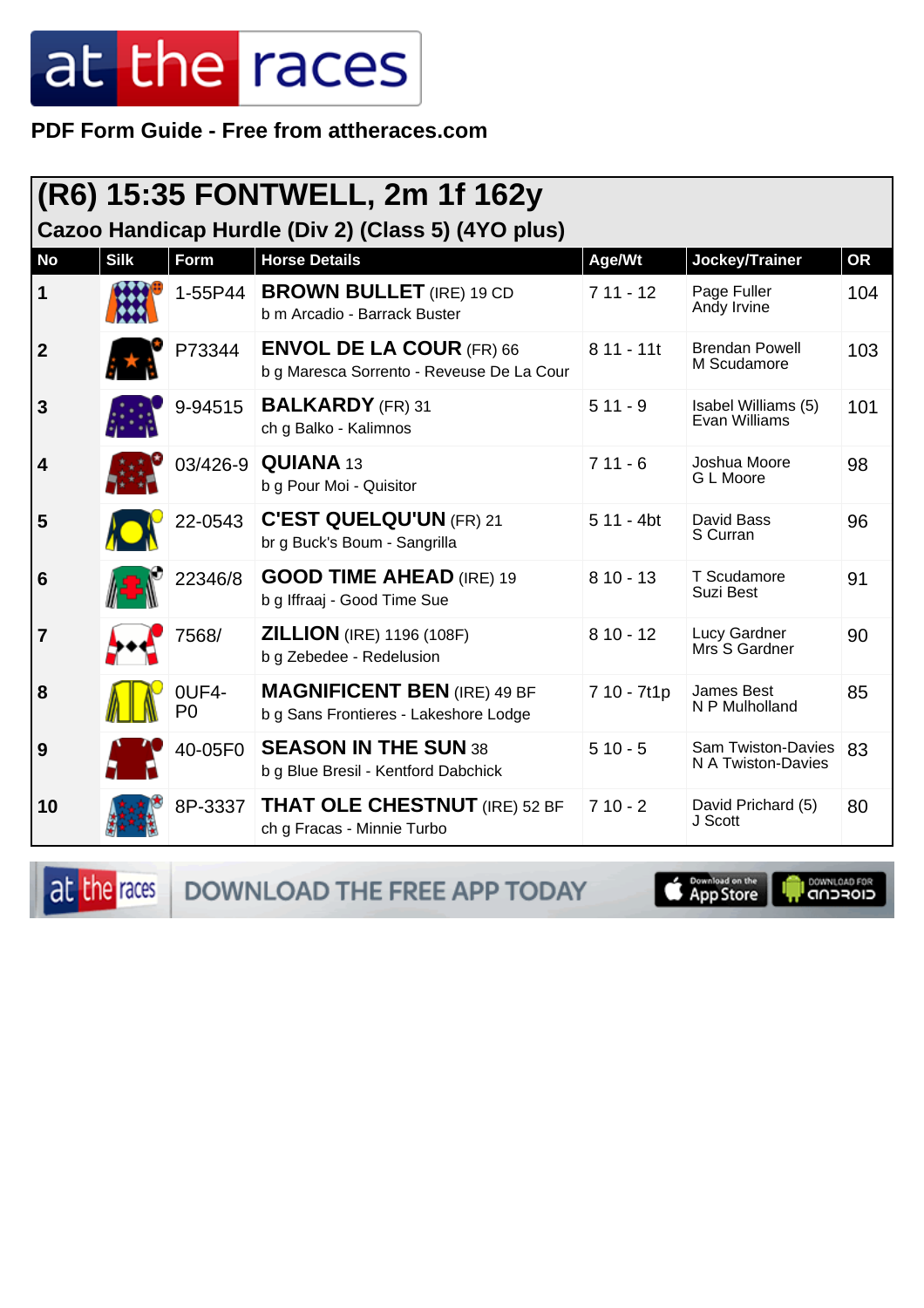**PDF Form Guide - Free from attheraces.com**

|  | (R7) 15:55 CARLISLE, 2m 4f 198y |  |  |
|--|---------------------------------|--|--|
|  |                                 |  |  |

**Ribble Mares' Handicap Chase (Class 3) (5YO plus)**

| <b>No</b>   | <b>Silk</b> | Form    | <b>Horse Details</b>                                                  | Age/Wt      | Jockey/Trainer                      | <b>OR</b> |
|-------------|-------------|---------|-----------------------------------------------------------------------|-------------|-------------------------------------|-----------|
|             |             |         | 2P-F115 GRAND TURINA 31<br>b m Kayf Tara - Cesana                     | $1111 - 12$ | Ned Fox $(10)$<br>Miss V Williams   | 120       |
| $\mathbf 2$ |             | F22-221 | <b>MAID O'MALLEY 11</b><br>b m Black Sam Bellamy - Jolie              | $911 - 6$   | Sam Coltherd<br>W Coltherd          | 114       |
| 3           |             |         | 3P-5470 LILY'S GEM (IRE) 23 C<br>b m Scorpion - Kegster               | $911 - 5t$  | <b>B S Hughes</b><br>S R B Crawford | 113       |
| 4           |             |         | 1P-4954   ANOTHER THEATRE (IRE) 53<br>b m Shantou - Whats Another One | $910 - 13$  | Thomas Dowson<br>P A Kirby          | 107       |
| 5           |             | 76660-F | <b>HIDDEN DILEMMA</b> (IRE) 30 C<br>b m Winged Love - Kiss Jolie      | $910 - 11p$ | J J Slevin<br>S R B Crawford        | 105       |

at the races DOWNLOAD THE FREE APP TODAY

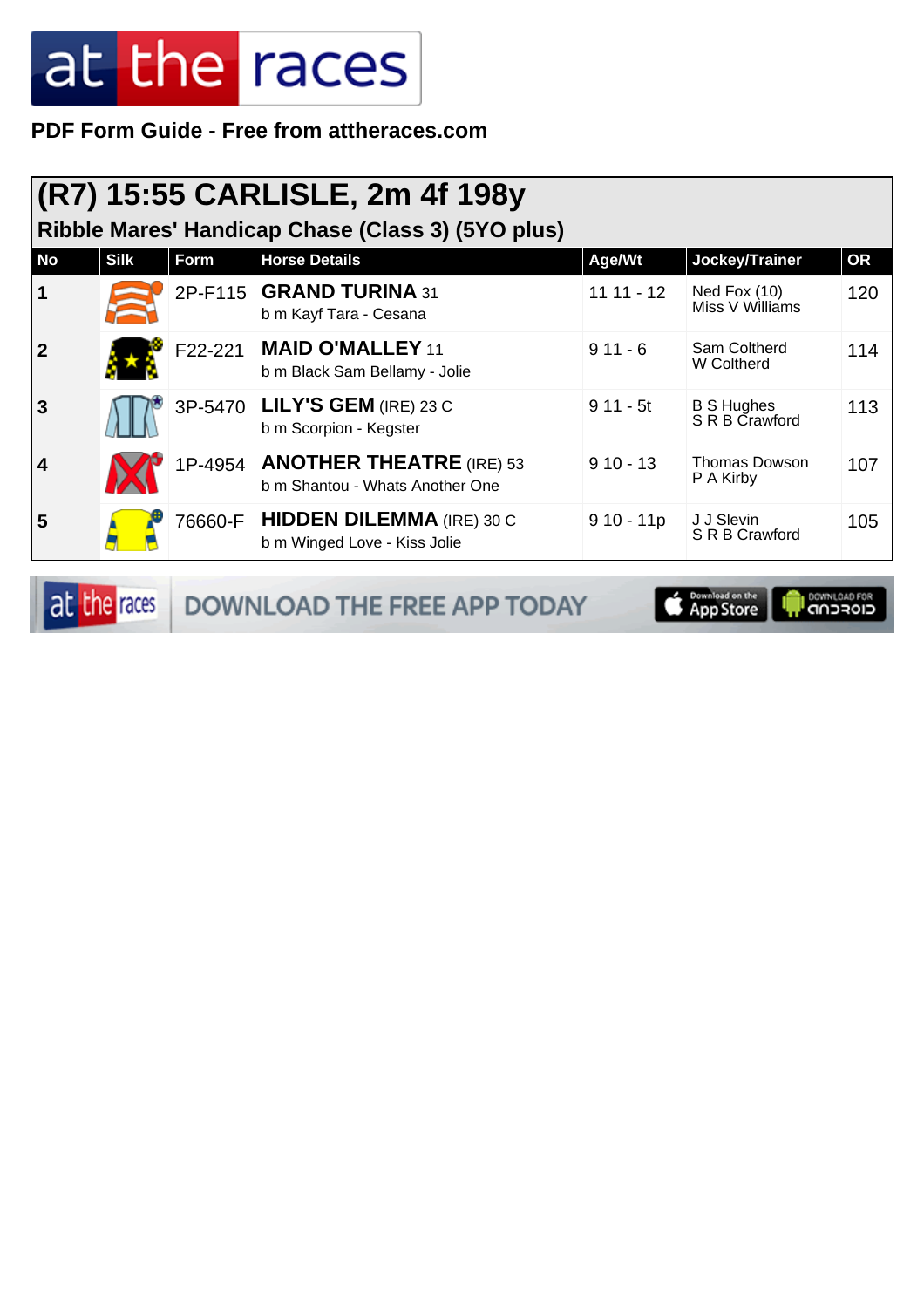PDF Form Guide - Free from attheraces.com

|                  | (R7) 16:10 FONTWELL, 3m 1f 210y                             |                          |                                                                         |              |                                               |           |  |  |
|------------------|-------------------------------------------------------------|--------------------------|-------------------------------------------------------------------------|--------------|-----------------------------------------------|-----------|--|--|
|                  | Virgin Bet Fives Mares' Handicap Chase (Class 4) (5YO plus) |                          |                                                                         |              |                                               |           |  |  |
| <b>No</b>        | <b>Silk</b>                                                 | Form                     | <b>Horse Details</b>                                                    | Age/Wt       | Jockey/Trainer                                | <b>OR</b> |  |  |
| 1                |                                                             | 3-52522                  | $LILITH$ (IRE) 30<br>b m Stowaway - Flirthing Around                    | 7 11 - 12bt  | <b>Rex Dingle</b><br>A J Honeyball            | 110       |  |  |
| $\boldsymbol{2}$ |                                                             | 9-482                    | <b>BRANDISOVA</b> (IRE) 38<br>b m Shirocco - Gentle Alice               | $611 - 4$    | <b>Bryony Frost</b><br>Mrs L Wadham           | 102       |  |  |
| 3                |                                                             | 2P3-<br>P <sub>1</sub> P | <b>GOODNIGHT CHARLIE 15 D</b><br>gr m Midnight Legend - Over To Charlie | $1211 - 1$   | <b>Bridget Andrews</b><br>Miss C Fryer        | 99        |  |  |
| 4                |                                                             | 324-542                  | <b>PONIENTE 34</b><br>br m Shirocco - Tazzarine                         | $811 - 0$    | <b>Charlie Deutsch</b><br>Miss V Williams     | 98        |  |  |
| 5                |                                                             | $P -$<br><b>1UU24</b>    | <b>THE TOOJUMPA 18</b><br>b m Midnight Legend - Sunnyland               | $911 - 0$    | Liam Harrison (3)<br>F O'Brien                | 98        |  |  |
| 6                |                                                             | 60-91PP                  | <b>JERMINNIE GREEN (IRE) 34</b><br>b m Jeremy - Minnie Maguire          | $810 - 13v1$ | <b>Thomas Bellamy</b><br>A King               | 97        |  |  |
| 7                |                                                             | 22323P                   | <b>BLEUE AWAY</b> (IRE) 16<br>b m Getaway - Majorite Bleue              | $810 - 10t$  | Jack Andrews (5)<br>Miss L Horsfall           | 94        |  |  |
| 8                |                                                             | 57-B353                  | <b>WIND TOR 29</b><br>b m Midnight Legend - Flowing On                  | $1010 - 7$   | Miss Chloe Emsley<br>(7)<br>Miss Polly Gundry | 91        |  |  |
| 9                |                                                             | PP8406                   | <b>CUT AND RUN 35</b><br>b m Getaway - Somethinaboutmolly               | $910 - 0v$   | Ben Godfrey (3)<br>M Keighley                 | 84        |  |  |
| 10               |                                                             | 5/PP3P-                  | <b>MIDNIGHT CALAMITY 18</b><br>ch m Malinas - Miss Calamity             | $810 - 0v1$  | Angus Cheleda (5)<br>W G M Turner             | 84        |  |  |
|                  |                                                             |                          | Long Handicap: Cut And Run 9 - 6, Midnight Calamity 9 - 3               |              |                                               |           |  |  |

at the races

DOWNLOAD THE FREE APP TODAY

App Store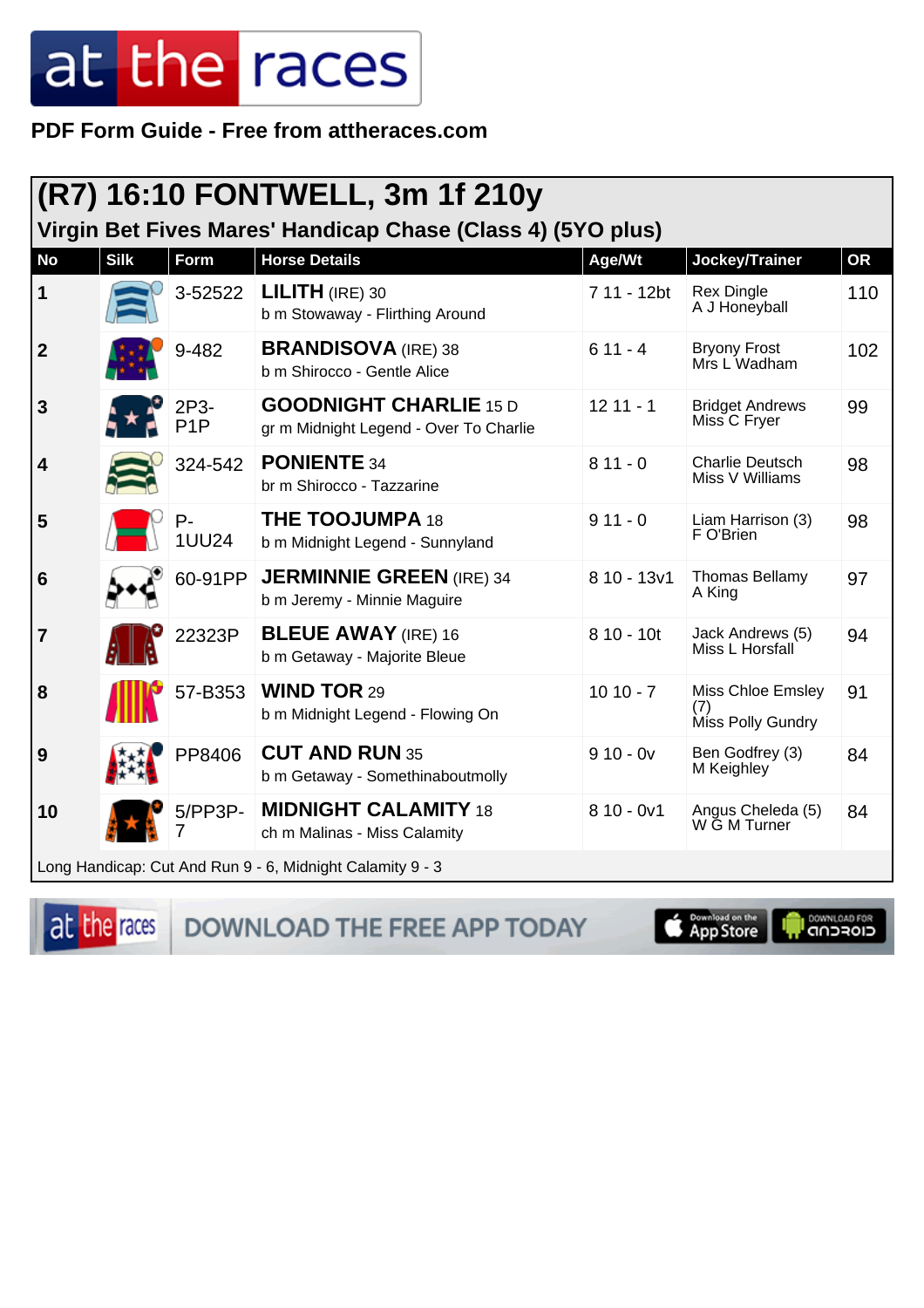PDF Form Guide - Free from attheraces.com

|                                                          |             |           | (R8) 16:25 CARLISLE, 2m 1f                                         |             |                                      |           |  |  |
|----------------------------------------------------------|-------------|-----------|--------------------------------------------------------------------|-------------|--------------------------------------|-----------|--|--|
| Lyne Open NH Flat Race (GBB Race) (Class 5) (4YO to 6YO) |             |           |                                                                    |             |                                      |           |  |  |
| <b>No</b>                                                | <b>Silk</b> | Form      | <b>Horse Details</b>                                               | Age/Wt      | Jockey/Trainer                       | <b>OR</b> |  |  |
| $\mathbf{1}$                                             |             | B5-31     | <b>WAR SOLDIER</b> (IRE) 60<br>b g Soldier of Fortune - After Dark | $511 - 9$   | Edward Austin (5)<br>A M Thomson     |           |  |  |
| $\boldsymbol{2}$                                         |             |           | <b>BELLA UNION (IRE)</b><br>b g Mahler - Missusan                  | $611 - 2$   | S Bowen<br>J C McConnell             |           |  |  |
| 3                                                        |             | 3         | <b>BINGOO 20</b><br>b g Eastern Anthem - It's A Discovery          | $611 - 2$   | Charlotte Jones (5)<br>James Moffatt |           |  |  |
| $\overline{\mathbf{4}}$                                  |             |           | <b>HASHTAG LORD (FR)</b><br>ch g Coastal Path - Serie Limitee      | $511 - 2t1$ | J J Slevin<br>S R B Crawford         |           |  |  |
| 5                                                        |             |           | <b>LANGDALE LANE (IRE)</b><br>b g Kalanisi - Boarding Pass         | $511 - 2$   | James Bowen<br>S R B Crawford        |           |  |  |
| 6                                                        |             |           | <b>MAXIMILIAN (GER) 99</b><br>ch g Adlerflug - Maxima              | $611 - 2$   | <b>B S Hughes</b><br>D McCain Jnr    |           |  |  |
| 7                                                        |             | 3         | <b>PADDOCK COTTAGE (IRE) 83</b><br>b g Pour Moi - Blend            | $611 - 2$   | Sean Quinlan<br>N G Richards         |           |  |  |
| 8                                                        |             | $4 - 122$ | <b>SUPREME GIFT</b> (IRE) 43 BF<br>b g Getaway - Prairie Call      | $511 - 2$   | <b>Richard Patrick</b><br>H D Daly   |           |  |  |
| 9                                                        |             | 6         | <b>TOP VILLE BOBBY</b> (IRE) 20<br>b g Yeats - Great Decision      | $511 - 2$   | <b>Thomas Dowson</b><br>P A Kirby    |           |  |  |
| 10                                                       |             |           | <b>IZZY BELL</b><br>gr f Eagle Top - Urbane Bell                   | $410 - 0$   | S Mulqueen<br>M A Barnes             |           |  |  |

at the races

DOWNLOAD THE FREE APP TODAY

App Store **OWNLOAD FOR**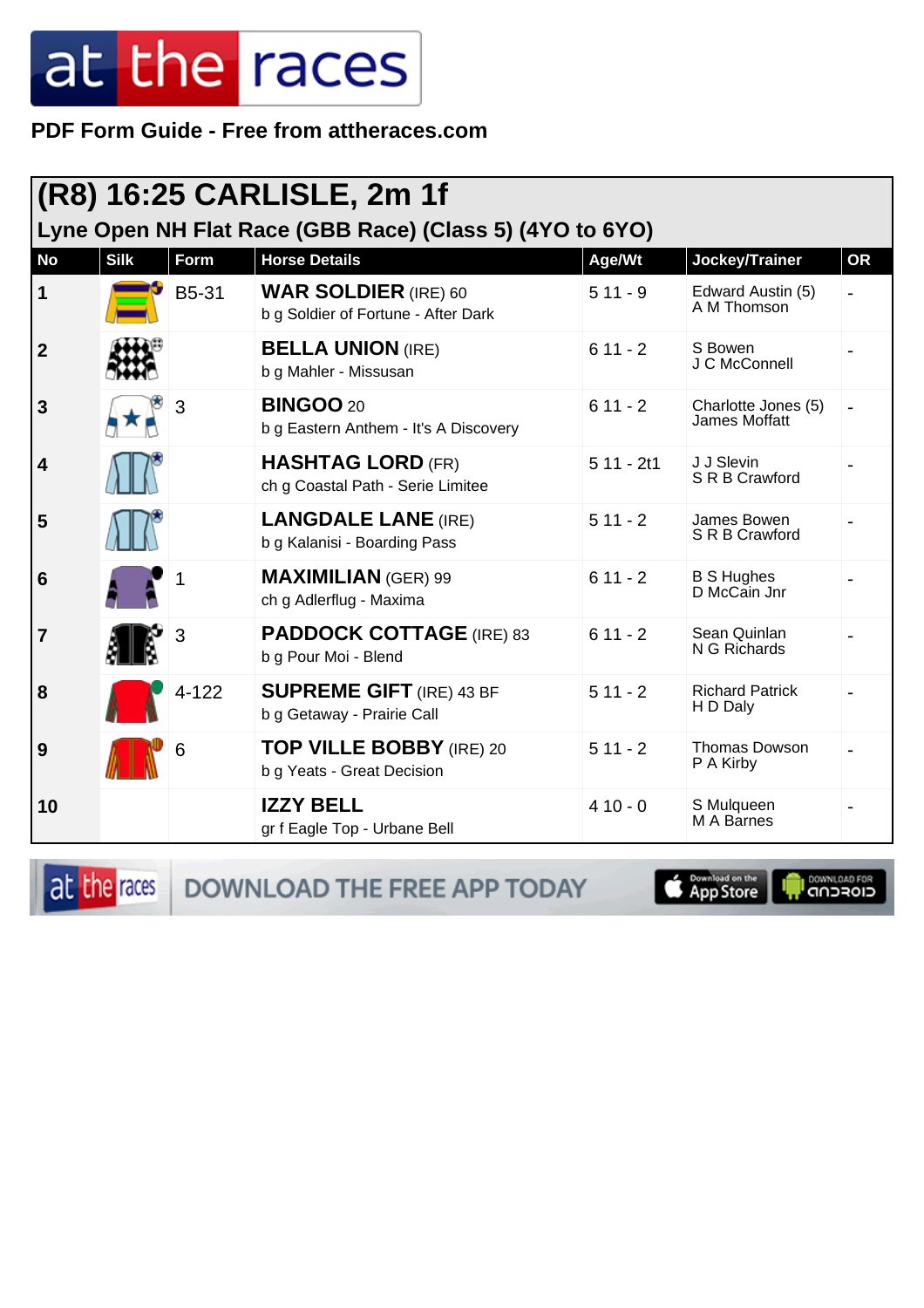**PDF Form Guide - Free from attheraces.com**

#### **(R8) 16:40 FONTWELL, 2m 5f 164y**

#### **Cazoo 'Hands And Heels' Handicap Hurdle (Conditionals And Amateurs) (Class 5) (4YO plus)**

| <b>No</b>        | <b>Silk</b> | <b>Form</b>   | <b>Horse Details</b>                                                 | Age/Wt       | Jockey/Trainer                              | OR  |
|------------------|-------------|---------------|----------------------------------------------------------------------|--------------|---------------------------------------------|-----|
| 1                |             | <b>PFP433</b> | <b>APPLESANDPIERRES</b> (IRE) 5<br>b g Pierre - Cluain Chaoin        | 14 11 - 13p  | Miss Roisin Leech<br>(5)<br>Mrs S Leech     | 101 |
| $\boldsymbol{2}$ |             | P-76252       | <b>ANTONY</b> (FR) 48 CD<br>b g Walk In The Park - Melanie Du Chenet | $12$ 11 - 12 | Mr Rob Hargreaves<br>(3)<br>G L Moore       | 100 |
| $\mathbf{3}$     |             | 6-08241       | <b>AFTER THE FOX 21</b><br>b g Universal - Foxglove                  | 7 11 - 11p   | Miss Anna Johnston<br>(5)<br>Mrs J Williams | 99  |
| 4                |             | 455966        | <b>GREEN OR BLACK (IRE) 13</b><br>gr m Zebedee - Boucheron           | $1011 - 6$   | Edward Rees (5)<br>Evan Williams            | 94  |
| 5                |             | 775P          | <b>SUPASUNRISE</b> (IRE) 35<br>b g Mores Wells - Sofia Aurora        | $611 - 6$    | Mr Finn Lambert (3)<br>N A Twiston-Davies   | 94  |
| $6\phantom{1}6$  |             | 7478          | LAZY SUNDAY 38<br>b m Schiaparelli - Sari Rose                       | $811 - 4t1$  | Mr Ellis Collier<br>R Mitford-slade         | 92  |
| $\overline{7}$   |             | 477-57P       | <b>RECTORY OAK</b> (IRE) 30<br>b g Oscar - Betty Roe                 | $711 - 3t$   | Miss T Eyston (3)<br>C L Tizzard            | 91  |
| 8                |             | 716-386       | <b>CORONADO JOE 37 C</b><br>ch g Norse Dancer - Hopatina             | $611 - 2$    | J A Anderson<br>C Gordon                    | 90  |
| 9                |             | PP/407-<br>3  | <b>BENDY BOW 43</b><br>br g Malinas - Maid Of Oaksey                 | $710 - 13$   | Miss L Bradstock (3)<br>M Bradstock         | 87  |
| 10               |             | 700092        | <b>BOLSOVER BILL (IRE) 6</b><br>b g Getaway - Peripheral Vision      | $510 - 11$   | Caoilin Quinn<br>W Greatrex                 | 85  |
| 11               |             |               | 5/7-9084 COOLVALLA (IRE) 37<br>b g Westerner - Valleyboggan          | 6 10 - 9p1   | Mr Fred Gordon (5)<br>C Gordon              | 83  |
| 12               |             | $104 - 0732$  | <b>HE IS A CRACKER (IRE) 172</b><br>b g Califet - She Is A Cracker   | $610 - 7$    | Miss Isabelle Ryder<br>(5)<br>G Brown       | 81  |
| 13               |             | 3P-1098       | <b>SEVENOFUS</b> (IRE) 28<br>b m Yeats - Gortnagowna                 | $610 - 6$    | Victoria Malzard (3)<br>N P Mulholland      | 80  |
| 14               |             | 227-6P2       | <b>KAPITALISTE</b> (FR) 27<br>b g Intello - Kapitale                 | $610 - 4p$   | Mr Ben Bromley<br>Mrs Dunn                  | 78  |
| 15               |             | 7480/4P       | <b>TARKS HILL 322</b><br>b m Brian Boru - Risky May                  | 8 10 - 3tp1  | Mr F Procter (3)<br>Keiran Burke            | 77  |

at the races

DOWNLOAD THE FREE APP TODAY

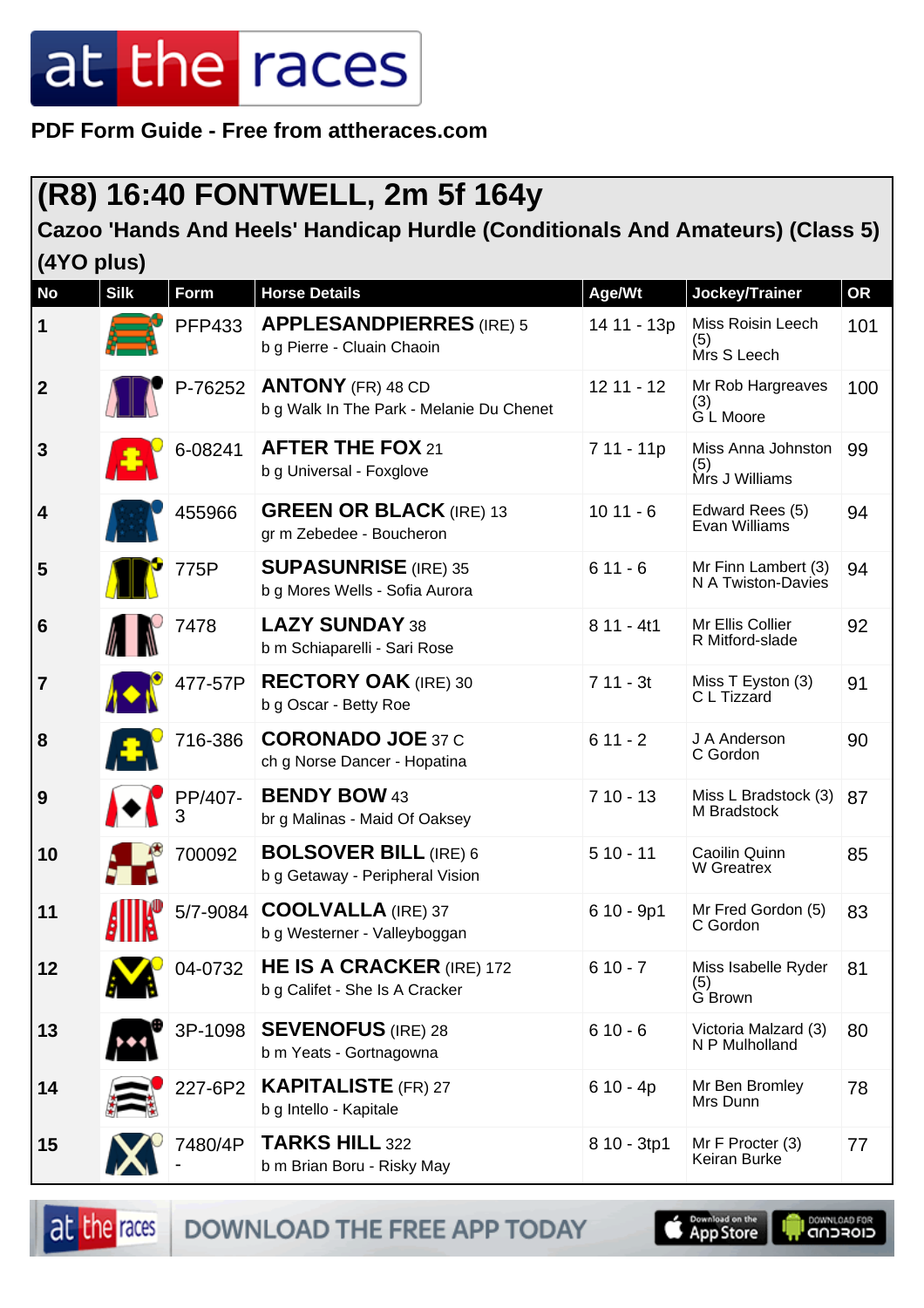**PDF Form Guide - Free from attheraces.com**

#### **(R3) 18:00 WOLVERHAMPTON (A.W.), 5f 21y**

**Play Coral Racing-Super-Series For Free Handicap (Class 4) (3YO only)**

| No(Dr) | <b>Silk</b>                 | Form     | <b>Horse Details</b>                                                | Age/Wt     | Jockey/Trainer                                     | <b>OR</b> |
|--------|-----------------------------|----------|---------------------------------------------------------------------|------------|----------------------------------------------------|-----------|
| 1(5)   |                             | 71120-3  | <b>ADAAY IN ASIA 14</b><br>b f Adaay - Asia Minor                   | $39 - 7$   | Tom Marquand<br>H J L Dunlop                       | 84        |
| 2(6)   |                             | 6109-2   | <b>UNFINISHEDSYMPATHY</b> (IRE) 18<br>b f El Kabeir - Bella Ophelia | $39 - 5$   | Angus Villiers (3)<br><b>Richard Spencer</b>       | 82        |
| 3(3)   |                             | 132118-  | <b>SHAMLAAN</b> (IRE) 76 D BF<br>ch c Mehmas - Streisand            | $39 - 4$   | <b>Jack Mitchell</b><br>Kevin Philippart De<br>Foy | 81        |
| 4(2)   |                             | $6 - 12$ | AL AMEEN (IRE) 16 D<br>b c Aclaim - Kendal Mint                     | $39 - 0$   | Callum Shepherd<br>George Boughey                  | 77        |
| 5(4)   |                             | 59697-9  | <b>LORD GORGEOUS (IRE) 35 D</b><br>b c Bated Breath - Dawreya       | $38 - 9$   | Hollie Doyle<br>P D Evans                          | 72        |
| 6(1)   |                             | 5-35064  | COAST <sub>3</sub><br>b f Aclaim - Rio's Cliffs                     | $38 - 2p1$ | Jack Duern (3)<br>S Dixon                          | 65        |
|        | Long Handicap: Coast 7 - 13 |          |                                                                     |            |                                                    |           |

at the races

DOWNLOAD THE FREE APP TODAY

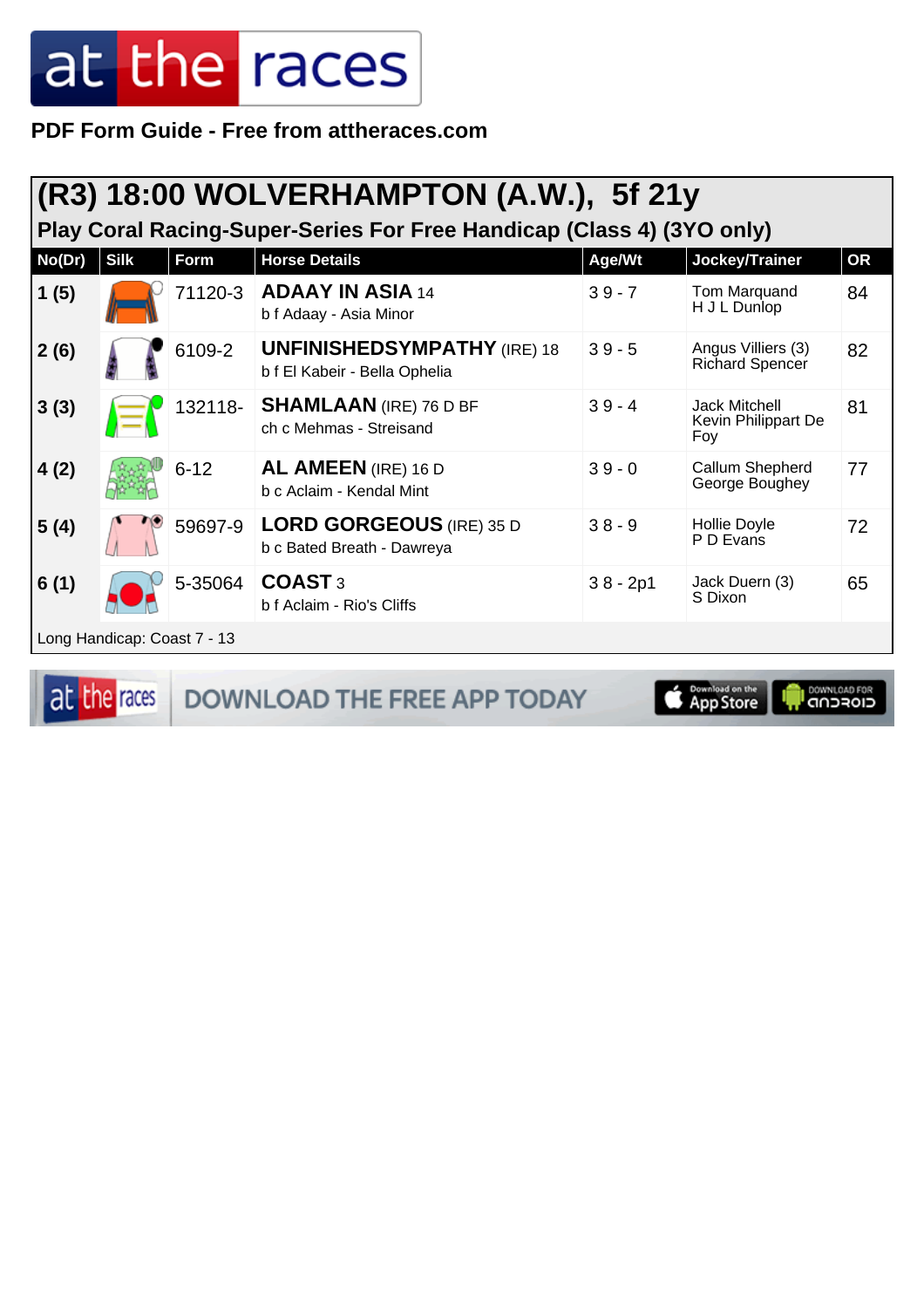**PDF Form Guide - Free from attheraces.com**

#### **(R4) 18:30 WOLVERHAMPTON (A.W.), 1m 4f 51y**

**Betway Classified Stakes (Class 6) (4YO plus)**

| No(Dr) | <b>Silk</b> | Form    | <b>Horse Details</b>                                                | Age/Wt     | Jockey/Trainer                | <b>OR</b> |
|--------|-------------|---------|---------------------------------------------------------------------|------------|-------------------------------|-----------|
| 1(8)   |             | 3060-82 | <b>BEAU GESTE (IRE) 14 C</b><br>b g Lilbourne Lad - Valbonne        | $69 - 4$   | S M Levey<br>A W Carroll      | 48        |
| 2(6)   |             | 0965-14 | <b>CINZENTO</b> (IRE) 12 D<br>gr g Lawman - Silver Samba            | $69 - 4hp$ | George Rooke (3)<br>R A Teal  | 48        |
| 3(5)   |             |         | 0/6838-0 FLEURSALS 29<br>b m Poet's Voice - Entitlement             | $69 - 4$   | William Cox (3)<br>A L Forbes | 49        |
| 4(7)   |             | 8007-35 | <b>LUKOUTOLDMAKEZEBAK 18</b><br>b g Arabian Gleam - Angelofthenorth | $99 - 4p$  | Aled Beech (5)<br>D Thompson  | 41        |
| 5(4)   |             | 0605-41 | <b>QUOTELINE DIRECT 14 C</b><br>ch g Sir Percy - Queen's Pudding    | $99 - 4$   | R Havlin<br>Micky Hammond     | 49        |
| 6(3)   |             | 8087-   | <b>HAPPY GO LOTTIE 49</b><br>b f Camelot - Get Happy                | $49 - 2t$  | D Swift<br>P A Kirby          | 26        |
| 7(1)   |             | 9971-62 | <b>NORTHERN</b> (IRE) 9 D<br>b g Camelot - Myrica                   | $49 - 2p1$ | Nicola Currie<br>J A Osborne  | 48        |
| 8(2)   |             | 97305-0 | <b>RAKISH PADDY</b> (IRE) 33<br>ch g Mustajeeb - Pink Ivory         | $49 - 2$   | K T O'Neill<br>Mrs N S Evans  | 42        |

at the races

DOWNLOAD THE FREE APP TODAY

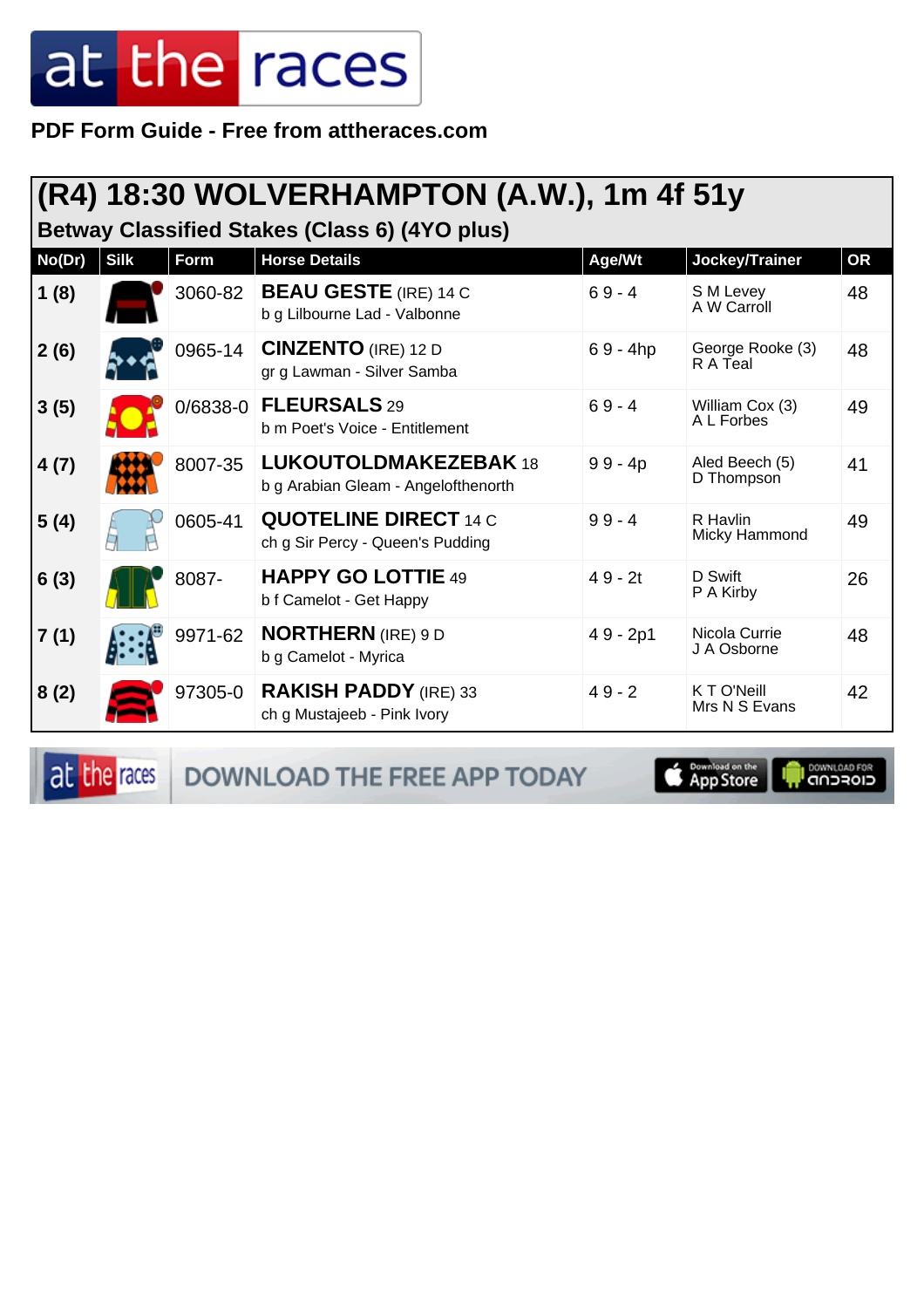**PDF Form Guide - Free from attheraces.com**

| (R5) 19:00 WOLVERHAMPTON (A.W.), 1m 142y<br>Mansion Bet Beaten By A Head Handicap (Class 3) (4YO plus) |             |                                |                                                               |           |                                   |           |  |
|--------------------------------------------------------------------------------------------------------|-------------|--------------------------------|---------------------------------------------------------------|-----------|-----------------------------------|-----------|--|
| No(Dr)                                                                                                 | <b>Silk</b> | Form                           | <b>Horse Details</b>                                          | Age/Wt    | Jockey/Trainer                    | <b>OR</b> |  |
| 1(4)                                                                                                   |             |                                | 00/402-2 HAFEET ALAIN (IRE) 33 BF<br>b g Elzaam - Batuta      | $69 - 7$  | Tom Marquand<br>Ed Walker         | 94        |  |
| 2(1)                                                                                                   |             | 1225-53                        | <b>HEADINGLEY</b> (IRE) 9<br>b g Dawn Approach - Gold Bubbles | 49 - 2p   | Jason Watson<br>D O'Meara         | 89        |  |
| 3(5)                                                                                                   |             | 532460-                        | FOX POWER (IRE) 124 C<br>gr g Dark Angel - Zenella            | $68 - 10$ | Frederick Larson (7)<br>M Appleby | 83        |  |
| 4(2)                                                                                                   |             | 1867-06                        | <b>CRACKLING (IRE) 3</b><br>b g Vale Of York - Almatlaie      | $68 - 4$  | Jack Duern (3)<br>S Dixon         | 77        |  |
| 5(3)                                                                                                   |             | 5469-41                        | <b>SYCAMORE</b> (IRE) 11<br>b g Kingman - Scarborough Fair    | $58 - 2$  | K T O'Neill<br>S Dixon            | 75        |  |
|                                                                                                        |             | Long Handicap: Sycamore 7 - 12 |                                                               |           |                                   |           |  |

at the races **DOWNLOAD THE FREE APP TODAY** 

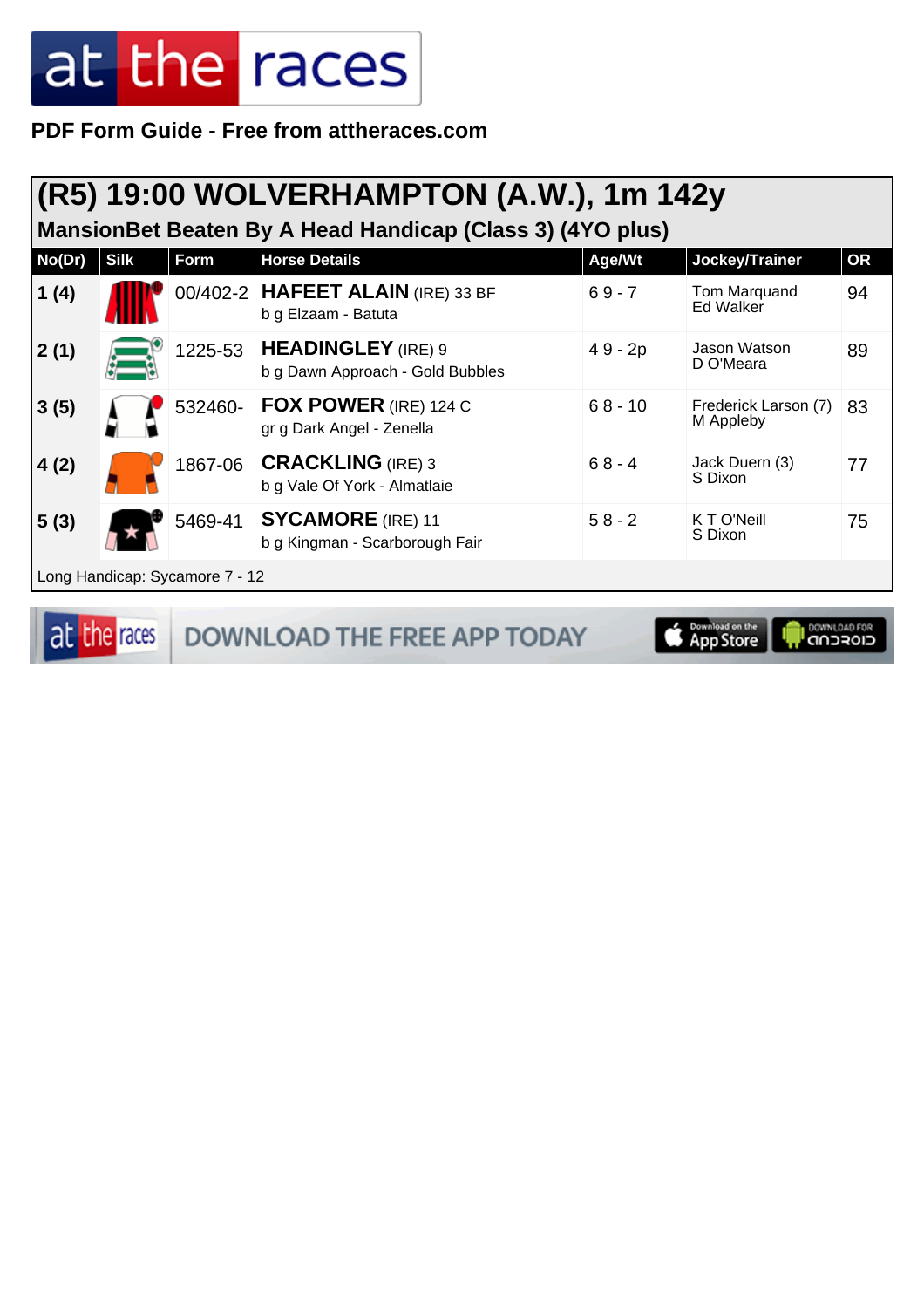**PDF Form Guide - Free from attheraces.com**

#### **(R6) 19:30 WOLVERHAMPTON (A.W.), 1m 1f 105y**

**Betway Novice Stakes (Class 5) (4YO plus)**

| No(Dr) | <b>Silk</b> | Form    | <b>Horse Details</b>                                           | Age/Wt     | Jockey/Trainer                   | <b>OR</b> |
|--------|-------------|---------|----------------------------------------------------------------|------------|----------------------------------|-----------|
| 1(7)   |             |         | <b>APPROACH THE LAND</b><br>b g New Approach - Royale Danehill | $49 - 5h1$ | Callum Shepherd<br>D M Simcock   |           |
| 2(2)   |             | 9       | <b>BRANSTON PIKKLE 21</b><br>b g Farhh - Triveni               | $49 - 5$   | R Winston<br>R A Teal            |           |
| 3(5)   |             | 44-53   | $EL$ JAD (IRE) 14<br>ch g Shamardal - Doors To Manual          | $49 - 5v1$ | Cam Hardie<br>Antony Brittain    | 64        |
| 4(10)  |             | 0-      | <b>EQUION 118</b><br>b g Mayson - Eleodora                     | $49 - 5$   | A Mullen<br>A W Carroll          |           |
| 5(4)   |             |         | <b>MR MCCALL 20</b><br>b g Farhh - Naayla                      | $49 - 5$   | D Swift<br>P A Kirby             |           |
| 6(6)   |             | $6/U -$ | <b>SEVEN POCKETS (IRE) 207</b><br>b h Frankel - Vodka          | $59 - 5$   | <b>Jack Mitchell</b><br>R Varian |           |
| 7(1)   |             |         | <b>FIGURES</b><br>b f Fastnet Rock - Gadfly                    | $49 - 0$   | R Coakley<br>S & E Crisford      |           |
| 8(9)   |             | $7 - 7$ | <b>HEART OF THE SUN 33</b><br>b f Fastnet Rock - Heartless     | $49 - 0$   | M Dwyer<br>D M Simcock           |           |
| 9(8)   |             | 4       | <b>KAAHIRA 25 BF</b><br>b f Kingman - Mahbooba                 | $49 - 0$   | Rossa Ryan<br>David Loughnane    |           |
| 10(3)  |             | $6-$    | TAQSEEMAAT 229<br>b f Nayef - Mooakada                         | $49 - 0$   | Jim Crowley<br>Mrs A J Perrett   |           |

at the races DOWNLOAD THE FREE APP TODAY

App Store